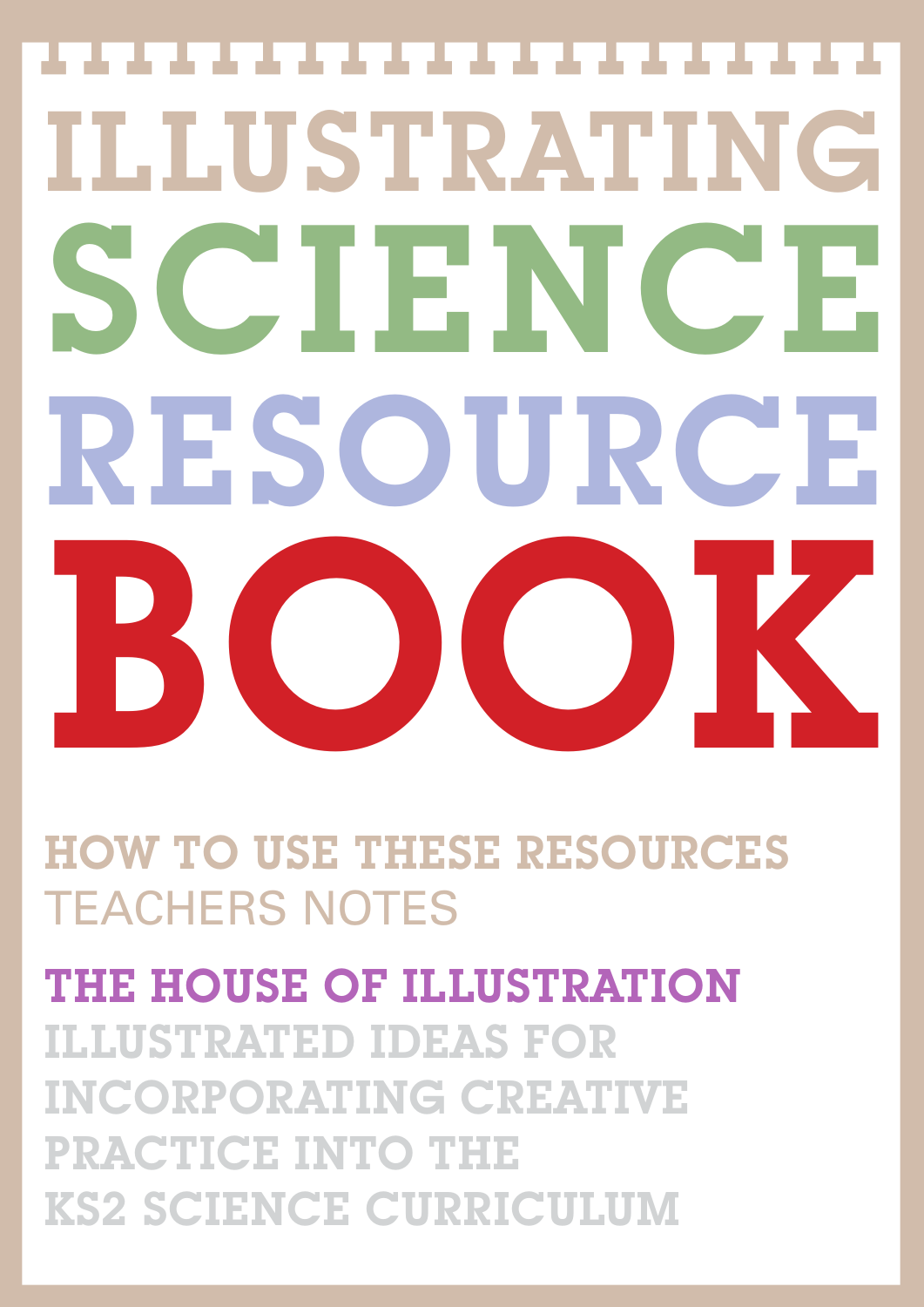ILLUSTRATING SCIENCE RESOURCE:

# INTRODUCTION

Since its earliest days, science has been dependent on illustration. From recording findings to developing theories, from communicating complex ideas to explaining processes, scientists have used illustration to share and advance their – and our - understanding of the world.

Illustrating Science is the House of Illustration's pioneering primary school project funded by the Wellcome Trust, to explicitly link science and illustration in the classroom.

We invited six illustrators and two scientists into three London primary schools to tackle Key Stage 2 science topics using a variety of illustration techniques. Six classes experienced hands-on science, learned new illustration skills and came up with their own illustrated science resources.

"I know illustration helps explain science now. If someone looked at our work in the project they would understand it through the drawings"

Y5 pupil participant Pupils found out more about the real worlds of science and illustration, and learned how to communicate the results of their investigations and complex processes in visually effective ways.

---------------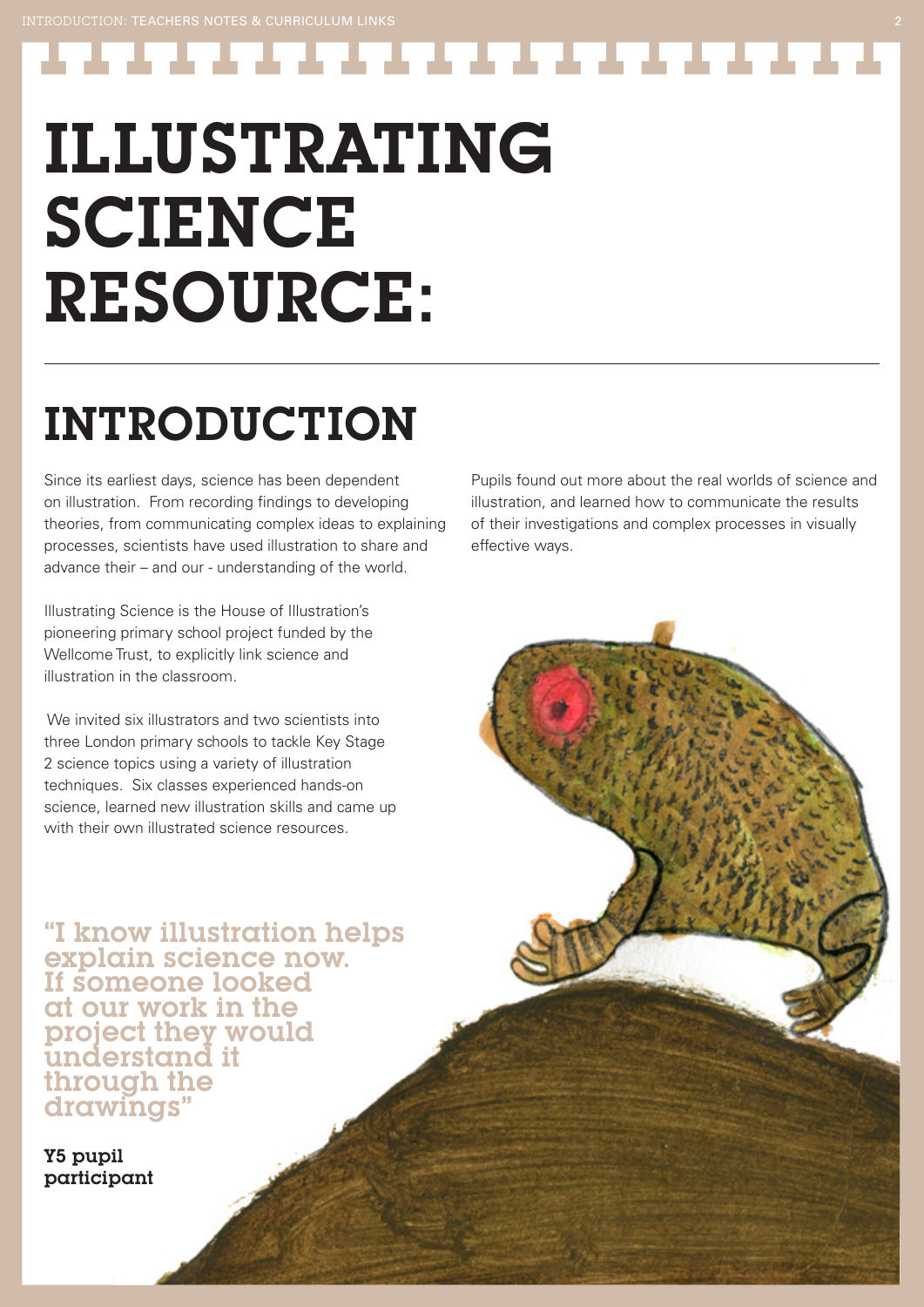Why Use Illustration To Support Science Learning?

Illustration has always been a vital part of the development of scientific understanding. Long before the invention of photography, all scientific enquiries were recorded through drawing.

Even in the photographic/digital age, illustration plays an important role in science understanding and communication: from medical drawings to scientific diagrams, illustration aims to convey important scientific information to its intended audience.

Through creating illustrations, children learn not only to look more closely at their subject, but also to communicate the results of their enquiries, experiments, observations, research, scientific facts and theories to others. Visual communication goes hand in hand with verbal communication and you will find lots of examples here of how to promote both while learning KS2 biological science topics.

### THIS RESOURCE

Creating high quality visual outcomes raises confidence, shares knowledge more widely, can be used for assessment as well as dissemination through assemblies, school displays and parents' evenings.

. . . . . . . . . . . . . . .

Combining illustration and science learning supports visual learners and creative thinkers, a new angle on science learning is promoted and high-quality illustrations can actually become science resources – as in our examples from the three schools.



"Illustrating Science has encouraged me to think of using different aspects of art/illustration to explain ideas, concepts and processes in science teaching and learning."

#### Teacher participant

The projects we delivered significantly benefited children's science learning. By focusing on ways to clearly record and communicate their scientific enquiries using visual means, they took ownership of their findings and this sparked off a thirst for further research and investigation.

By creating their own classroom resources, the children also took pride in knowing others could learn from their illustrations. This resource has been developed directly from the project successes and is aimed at inspiring and enabling you to replicate some of them with your classes.

"It seemed impossible to combine science with illustration at the beginning, as science is all about doing experiments, but it's very easy to put together. Like fact sheets have a lot of illustrations and science. And scientists use illustration for classification and to show what they're doing. I didn't know that before."

#### Y5 pupil participant

This resource is available to download from www.houseofillustration.org.uk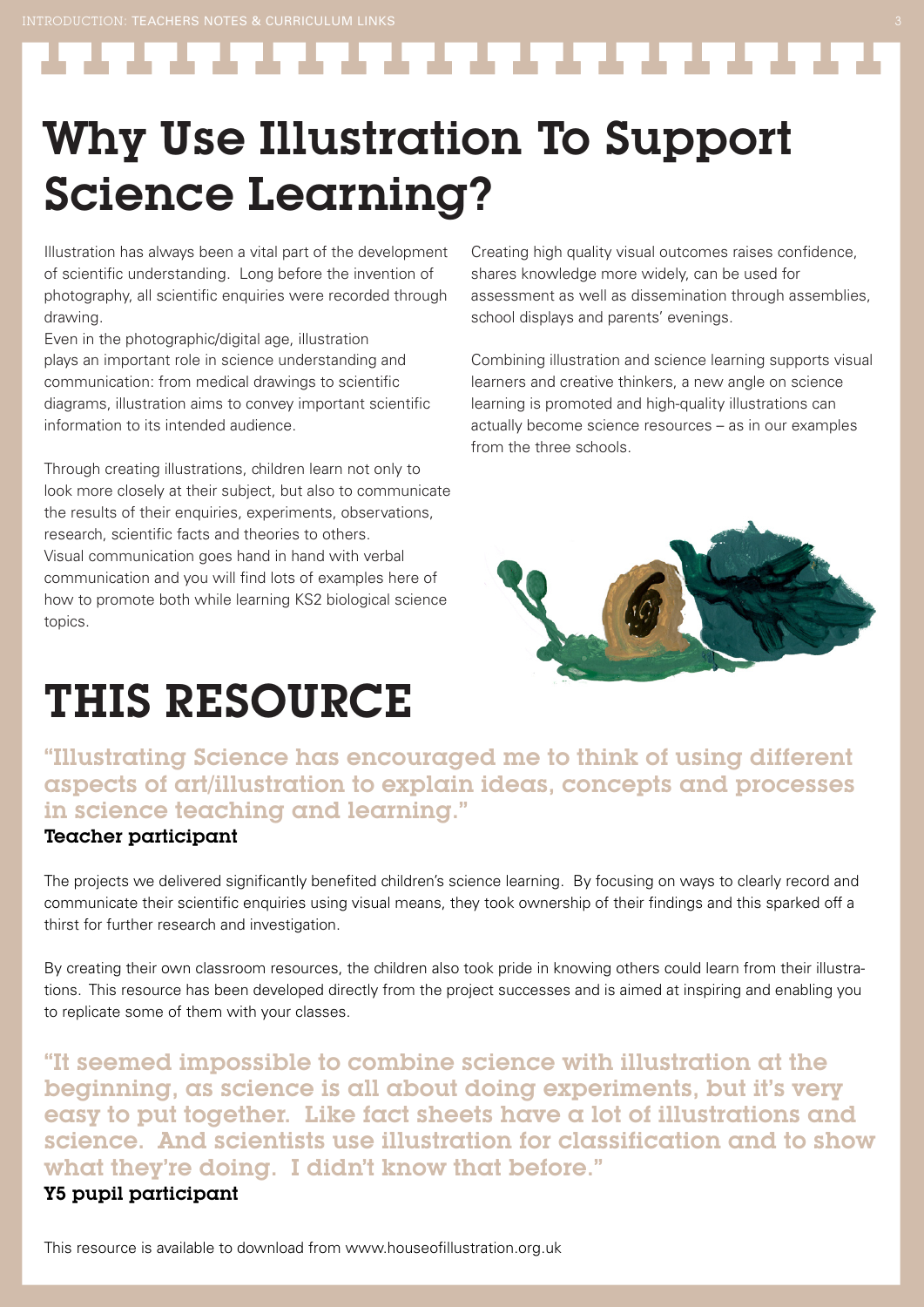-------------------

## HOW TO USE THESE RESOURCES

These resources have been designed by our three illustrators to help you teach science with added creativity. They have been organised by science topic, but are also very adaptable for other topics (or subjects).

To make the most of this resource, select your chosen topic and download all the pages, have a look at our Project Galleries for examples, and either use or adapt our ideas to suit your class's needs.

They include step-by-step instructions, templates and worksheets to download and even hand-drawn comics to use as an exciting topic-starter. There are lots of inspiring ideas to get your class illustrating their science learning – and learning more science through illustration.

We have also included some useful links to science and illustration resources in each section.

### Curriculum Links

The ideas in this resource are designed to support learning and teaching of the following:

#### Science SC2 Life Processes and Living Things

Humans and other animals: Circulation Green plants: growth & nutrition, reproduction Variation & Classification: Living things and their environment, adaptation, micro-organisms

#### ICT KS2

Finding things out Exchanging & sharing information

#### Art & Design KS2

Exploring & developing ideas Investigating & making art, craft and design Evaluating and developing work

#### KS2 English

Speaking & Listening: vocabulary, meaning, topic relevance, identify key points, ask relevant questions, identify language for specific purposes, group discussion Reading & Writing: understanding texts, reading for information, appreciation of non-fiction, composition, planning and drafting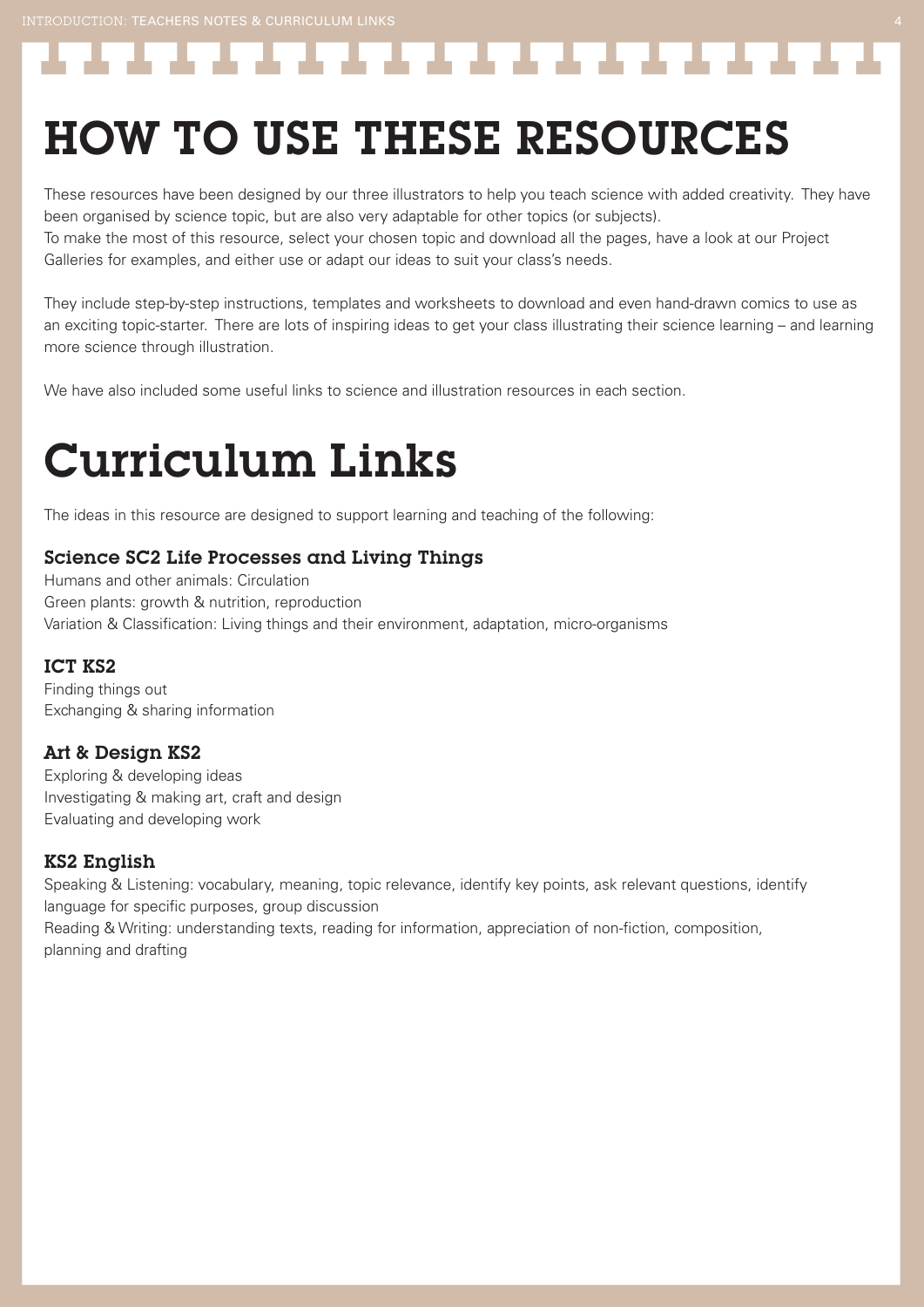### \_\_\_\_\_\_\_\_\_\_\_\_\_\_\_\_\_\_\_\_\_\_\_\_\_\_

### ACKNOWLEDGEMENTS

This resource was commissioned and edited by Emily Jost, House of Illustration's Education Manager, and designed by Mark Long. The contents have been devised and illustrated by Liv Bargman, Mark Oliver and Sion ap Tomos, with additional illustrations by the pupils of Thornhill Primary School.

The project and resource was made possible by generous support from the Wellcome Trust.

With thanks to scientists Sarah Gerver and Kath O'Reilly from Imperial College, London.

With thanks to teachers and pupils from Sir John Cass Foundation Primary School, Thornhill Primary School and Torriano Junior School.

### Supported by **wellcome**trust